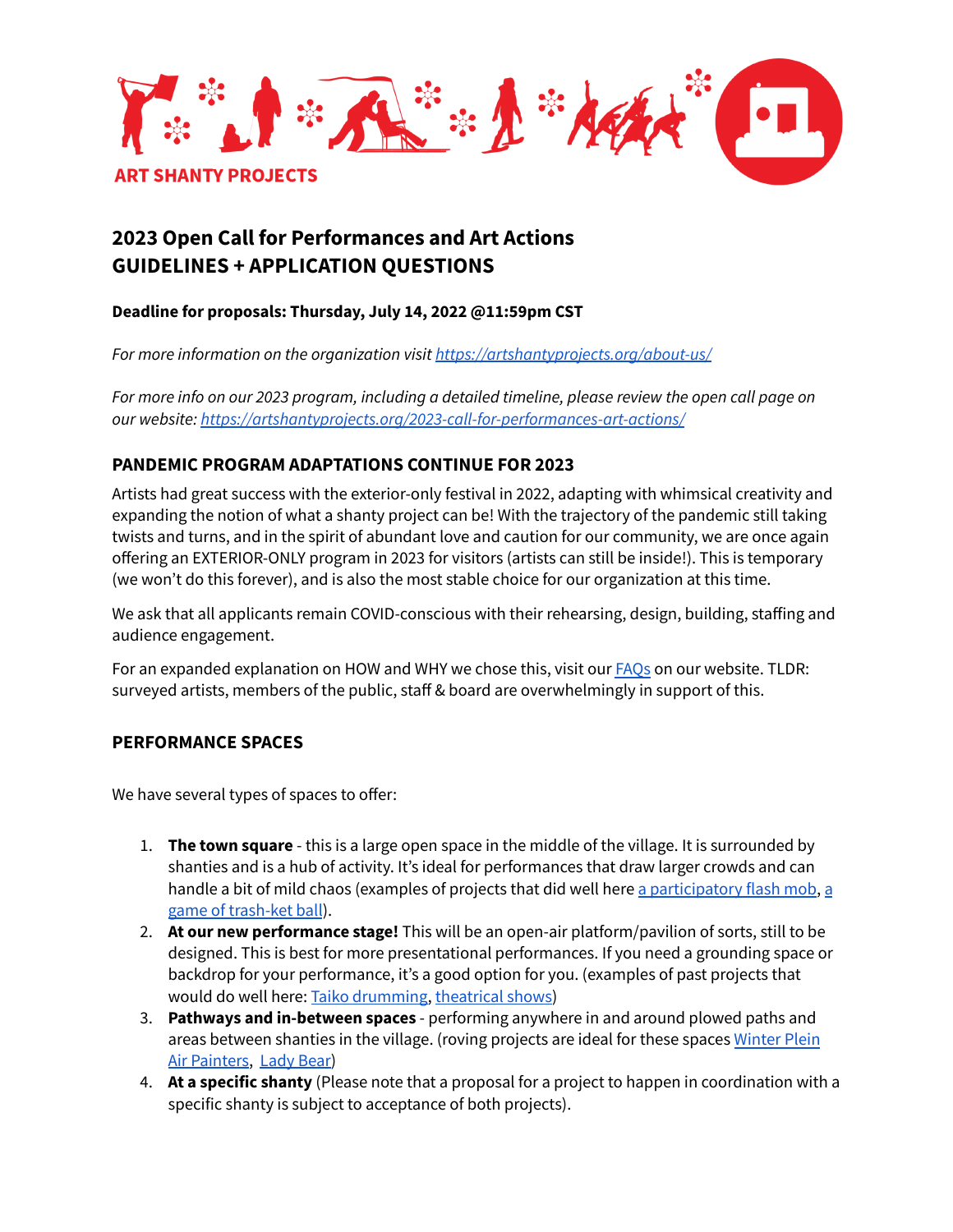5. **In another open space, tbd** (there are always some projects that have specific needs, which we will do our best to accommodate! Examples include an lce [skating](https://artshantyprojects.org/portfolio/skate-the-village/) performance and [Native](https://artshantyprojects.org/portfolio/thakapsicapi/) [lacrosse](https://artshantyprojects.org/portfolio/thakapsicapi/))

*Depending on weather conditions projects may be required to perform on shore if the ice conditions are not safe.*

# **2023 PERFORMANCE CONSIDERATIONS**

Artists should take the following guidelines into consideration when designing or developing an idea to submit a successful proposal. All selected artists will receive consultation and resources for best practices from staff and past shanty artists to ensure a successful project.

#### **1. Environment**

- The design of the project should take the environment and variable winter weather conditions into consideration, including wind, snow, extreme cold, rain, etc. in relation to their project structures/elements/activities and their own bodies.
- Generators are not allowed at any time. We recommend using the principle of "low tech, high impact" to creatively make your project 'work', which may involve employing people power (think: bike-generated contraptions, manual levers or cranks, etc.). If the project requires other types of power, options include solar power, deep cycle batteries, and renewable methods for charging. Note that these options may not work perfectly in extremely cold weather conditions.
- Prioritize, whenever possible, using repurposed materials. Also consider the future life of your materials (can they be repurposed / recycled / composted?)
- We welcome projects that include sound elements, and will work to place chosen projects in appropriate places, but ask that artists respect neighboring projects.

### **2. Set-up - for projects that contain physical elements only (may not apply to all projects)**

- Elaborate set-up is not recommended. It's not a simple task to assemble things on a windy, cold, frozen lake while wearing mittens!
- The lake sees intense winds which places incredible strain and wear on structures (and costumes!). Design your project elements to minimize the chance of materials falling off, blowing away, and being scattered as litter and/or frozen into the ice.
- The project should be designed to be physically accessible to people interacting at different heights (adults, children, people in wheelchairs, etc), which may include designing interactive elements at various levels, having a ramp incorporated into your structure, etc. We will review specific requirements with selected artists.

### **3. Safety**

● There are certain things that are not allowed for safety reasons, including: ice carousels, holes cut into the ice for swimming, etc. If you are unsure about your proposed activity, please contact us with questions before submitting it. Temporary daytime use of tents or fabric shelters is allowed, as long as structures are secured by drilling stakes into the ice or otherwise.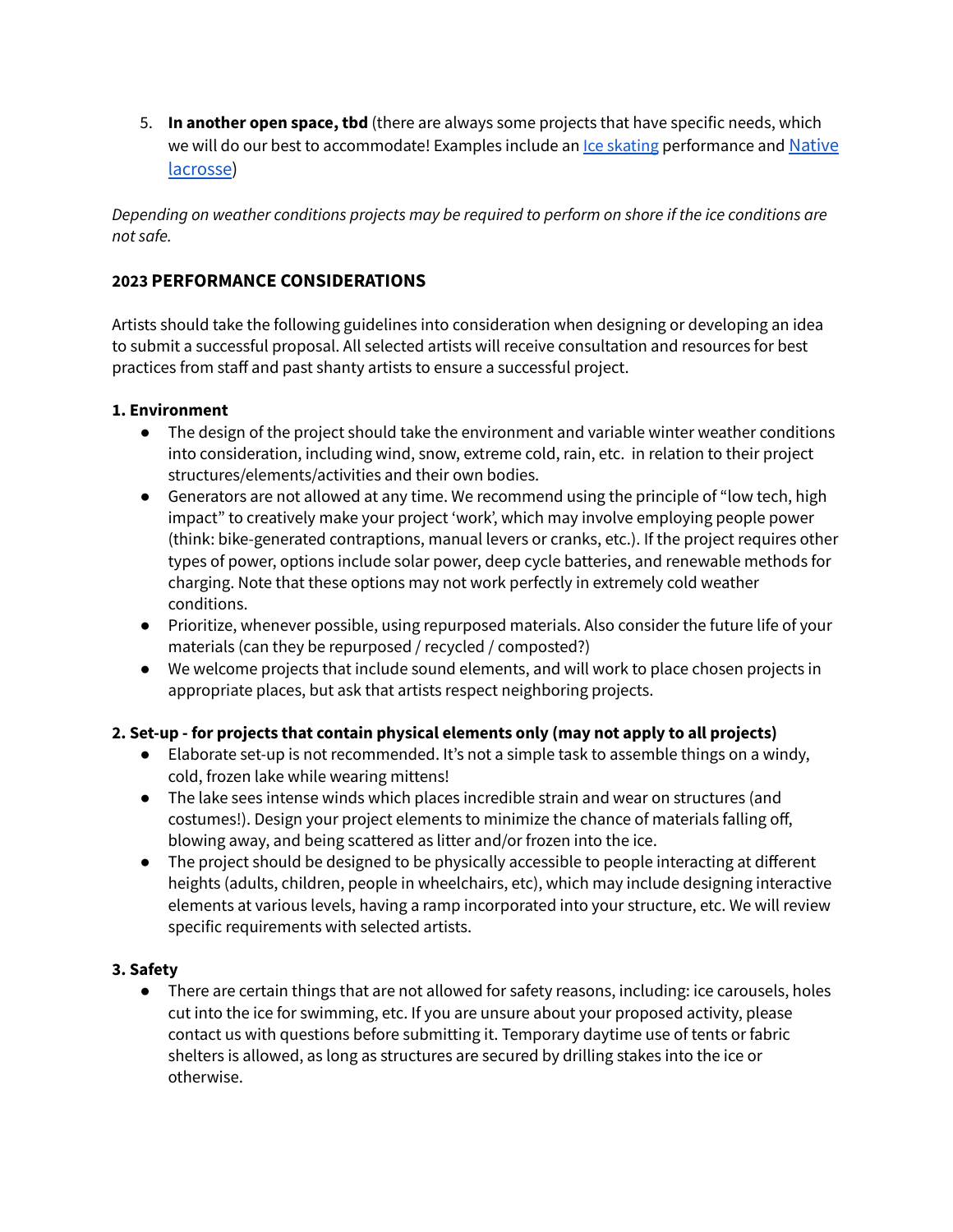### **4. Logistics**

● To ensure the successful scheduling and placement of your project amid a vibrant festival, we will need to understand your site parameters, project duration, and the number of times you plan to enact it.

### **4. Community**

- Our festival is open to all ages and abilities. Elements should be appealing to and appropriate for adults, some of whom might be looking after children. Your project should engage people in direct, participatory ways.
- All artists, staff, board members and volunteers will sign a community agreement, which is intended to support an inclusive space. It includes a commitment to respecting pronouns, using gender neutral language with strangers, getting consent to take photos, holding ourselves accountable to one another when we cause or witness harm, etc.

# **SELECTION CRITERIA**

Proposals will be juried by a panel led by the Artistic Director which consists of an Art Shanty Projects board member representative, local artists, curators, and past participants using the following criteria:

- Vision: An exciting idea with adherence to Art Shanty Projects artistic goals and with a sound plan for audience engagement.
- Design and Feasibility: Clear understanding of requirements and evidence of capacity to successfully: prepare the project (through rehearsal, building/making of elements, etc), staff the project during public hours, operate in variable winter weather conditions, and engage with the community of participants (including artists, visitors, volunteers, staff and board members).

### **Tips for a Strong Proposal**

- Jurors read a lot of proposals. Help them out by answering each question directly and plainly.
- Do not assume jury members know you or are familiar with your work. Make sure if you reference past projects (even if they're Art Shanty projects), you include them in your work samples.
- Do not assume that just because you have done your project before, it will get chosen again. Make a strong case for it! Make sure it adapts to the current guidelines!
- Share a draft of your written proposal with someone else to read. Ask them to verbally describe your project back to you. This might help identify what is clear, and what needs more definition.

# **APPLICATION QUESTIONS**

#### **Part I: Basic Information**

*Proposed project name (short answer)*

*Brief project concept (short answer, 1-2 sentence synopsis)*

*Primary Contact Name (short answer)*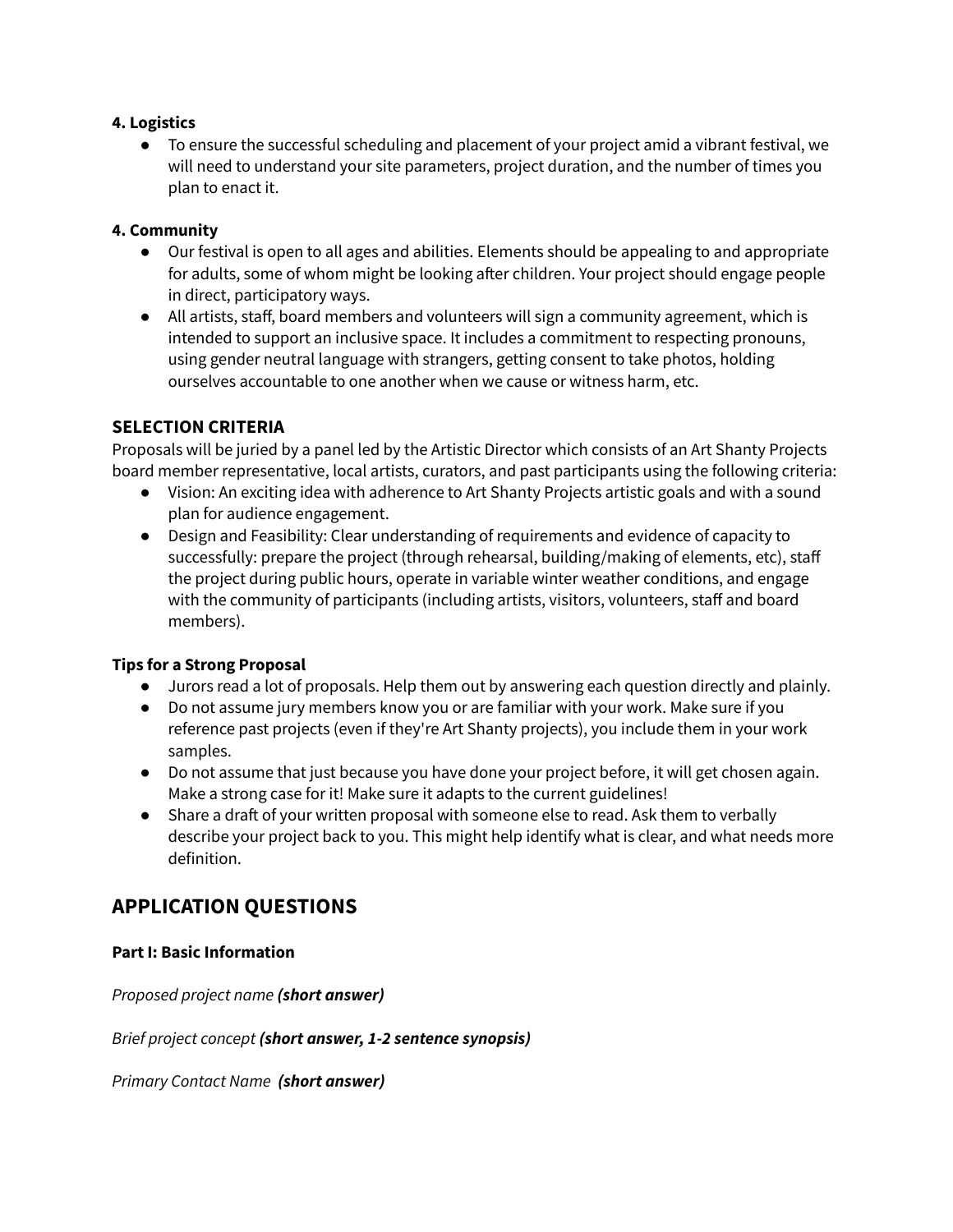# *Primary Contact Cell Phone (short answer)*

# *Primary Contact Email (short answer)*

# *Who else is on your team? (short answer, list individual or group names)*

*Where in the village would you ideally enact your project? Select all that apply:*

- *● In the Town Square*
- *● At the new 'performance stage'*
- *● In pathways / in-between spaces (roving or situated there)*
- *● I have plans to be partnered with a specific shanty, assuming they are selected (please list details below)*
- *● I'm interested in being partnered with a shanty, and am open to some matchmaking magic!*
- *● I have other needs (which I will describe below)*
- *● I'm flexible / open to direction on this*

If you selected 'near a specific shanty', which one do you have in mind? Have you coordinated with them *yet? Reminder: this opportunity is pending approval of both projects by the juries. (short answer, 1-2 sentences)*

If you selected "I have other needs, please describe what kind of space would suit you best. (short *answer, 1-2 sentences)*

*In your ideal world, how many times would you do your activity? (dropdown, 1-8 times)*

*What is the length of each engagement (ex. 2 hours, 4 hours, all day/6 hours) (short answer)*

*If it's more than once, do you want to do it (select all that apply):*

- *● all on the same day*
- *● over multiple days*
- *● I'm flexible*

*Do you have any other notes on the frequency, duration or timing of your project? (short answer)*

### **Part II: Artistic Goals**

Tell us all about the project you would like to create!

REMINDER: once again, this year visitors will not be going inside shanties and everyone will be outside! Design a project that considers this.

Artistic Goals:

1. Projects should contribute to creating a vibrant village, with a balance of both bold and intimate structures and activities. Shanties should be visually appealing, collectively enough to draw participants across the ice from the shore to our village. Performances and art actions should add to the atmosphere of the village and encourage people to linger.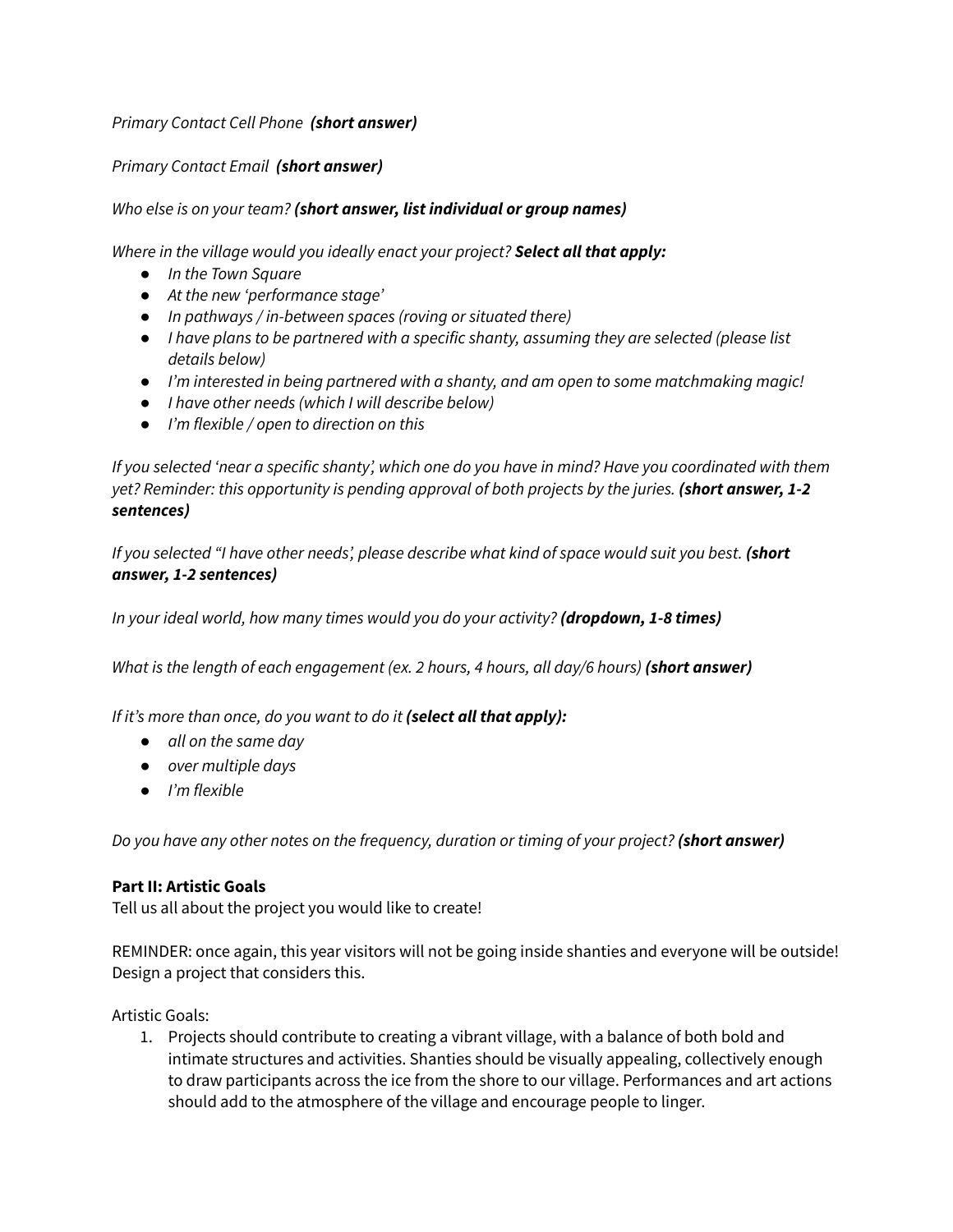- 2. We are intentionally creating a temporary village and social community. Projects should encourage active co-creation with a wide array of participants, including other artists, visitors, volunteers, staff, or the occasional non-human animal.
- 3. Projects should engage multiple senses to maximize participation in an effort to creatively remove barriers due to language, mobility, hearing, sight or otherwise.
- 4. We are operating on Indigenous water and have a responsibility to help protect it. Projects should respect and engage with the natural environment of the frozen lake and engage in sustainable practices and choices, whenever possible. We have a 'leave no trace' philosophy, only footsteps should be left behind.
- 5. The festival aims to engage with a wide array of artistic and cultural perspectives, being mindful of intersections of race, class, gender, age, ability, etc. Artists should not appropriate other cultures in their work, but instead focus on creating projects that invite exchange with their own personal culture, practices, process, perspective, etc.

# Tell us about your project! How does it contribute to creating the atmosphere of a vibrant village? (limit *1000 characters)*

*Describe how your project contributes to the interactive social community of the village. What is your experience with or interest in engaging with the public? How will you facilitate co-creation through this project? What will a visitor to the project do, experience, or learn? (limit 1000 characters)*

*How will your project engage many ways of experiencing the world, beyond visual? (sound, touch, smell,* etc). What elements of your project will be especially engaging for people of various ages, who speak a *different language, and/or have limited mobility, hearing, or sight? (limit 800 characters)*

*Describe how your project relates to, interacts with, and/or respects the frozen lake. This might be in relation to thematic content, connection to place or context, material choices, etc. (limit 600 characters)*

*What personal cultures, practices, movements or perspectives is your project rooted in? (Examples: street art; DIY makers; Afrofuturism; eco-feminism; team sports; flow arts; puppetry; citizen science; etc). What* excites you about sharing this with other people who may or may not be familiar with this? (limit 600 *characters)*

# **Part III: Feasibility**

Address your ability to rehearse and complete the performance. With the potential of thousands of visitors per day, how will the interactive aspect of your project accommodate the potential flow of traffic and handle crowds, in a covid-conscious way?

What skills do you and your collaborators have (or are eager to learn) that will contribute to the team's *ability to rehearse and perform your project? This could relate to generating conceptual ideas, planning and rehearsing activities, enthusiasm for engaging with strangers, etc. (Limit 1000 characters)*

*Describe how your project is covid-conscious. Will activities work wearing masks and at an appropriate physical distance, if necessary? Since people will not be going inside shanties this year, did you*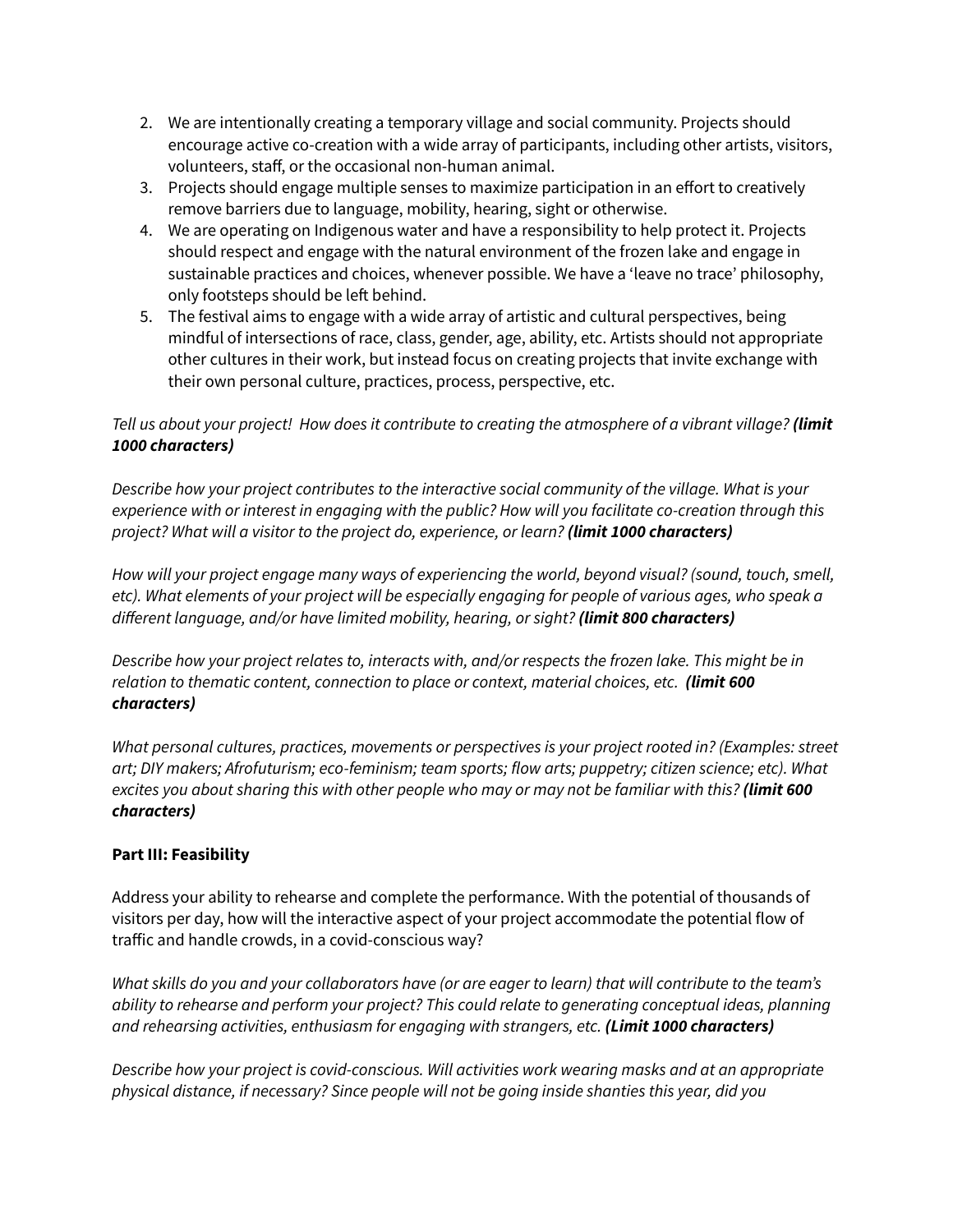*intentionally build anything into your design to keep participants warm and happy? (Limit 1000 characters)*

*What are your production and/or technical needs? Please share how you plan to make your project happen, given the guidelines and the challenges of being on a frozen lake. (limit 800 characters)*

What is still unresolved for you at this time? What resources do you have in place to resolve those things? *What help or expertise do you need? (Limit 800 characters)*

# **Budget**

Please think about what it might take to create your project and list potential costs per category. It's OK if the budget breakdown changes later, this is just an estimate so jurors can help assess whether your plan is reasonable. If you are accepted, you do not need to report actual costs post-program.

Consider in-kind goods or services when making your budget (i.e. what are you getting for free?!). We recommend reserving a small portion of your money for 'contingency' (i.e. unexpected expenses that may come up). Your total budget should not exceed \$800, the maximum amount Art Shanty Projects is offering, unless you have funding from another source (and in that case, please list it). It's OK to list "\$0" if you don't plan to spend money in any particular category.

We understand each project has unique needs. Please consider the following guidelines as you make your budget:

\$800 - an activity that lasts an entire day, two half days, or once every weekend \$400 - an activity that lasts a half day, or for two shorter periods over two days

\$200 - activities that are short, and happen only once

*List the expense for each of the following categories: (short answer):*

- Materials (costumes, props, etc)
- Equipment (anything you need to rent or purchase)
- Transportation (rental trucks, gas, etc)
- Stipends (for artists or collaborators)
- Space Rental (if you are renting rehearsal or studio space)
- Other (please define)
- Contingency (money held for unexpected expenses)

### *How much are you requesting, in total, for this activity? (short answer)*

If your budget totals more than \$800, please list where you intend to get the additional funds for your *project, and whether those sources are confirmed or pending. (short answer)*

### **Supporting Materials**

Give us an enhanced idea of your plan!